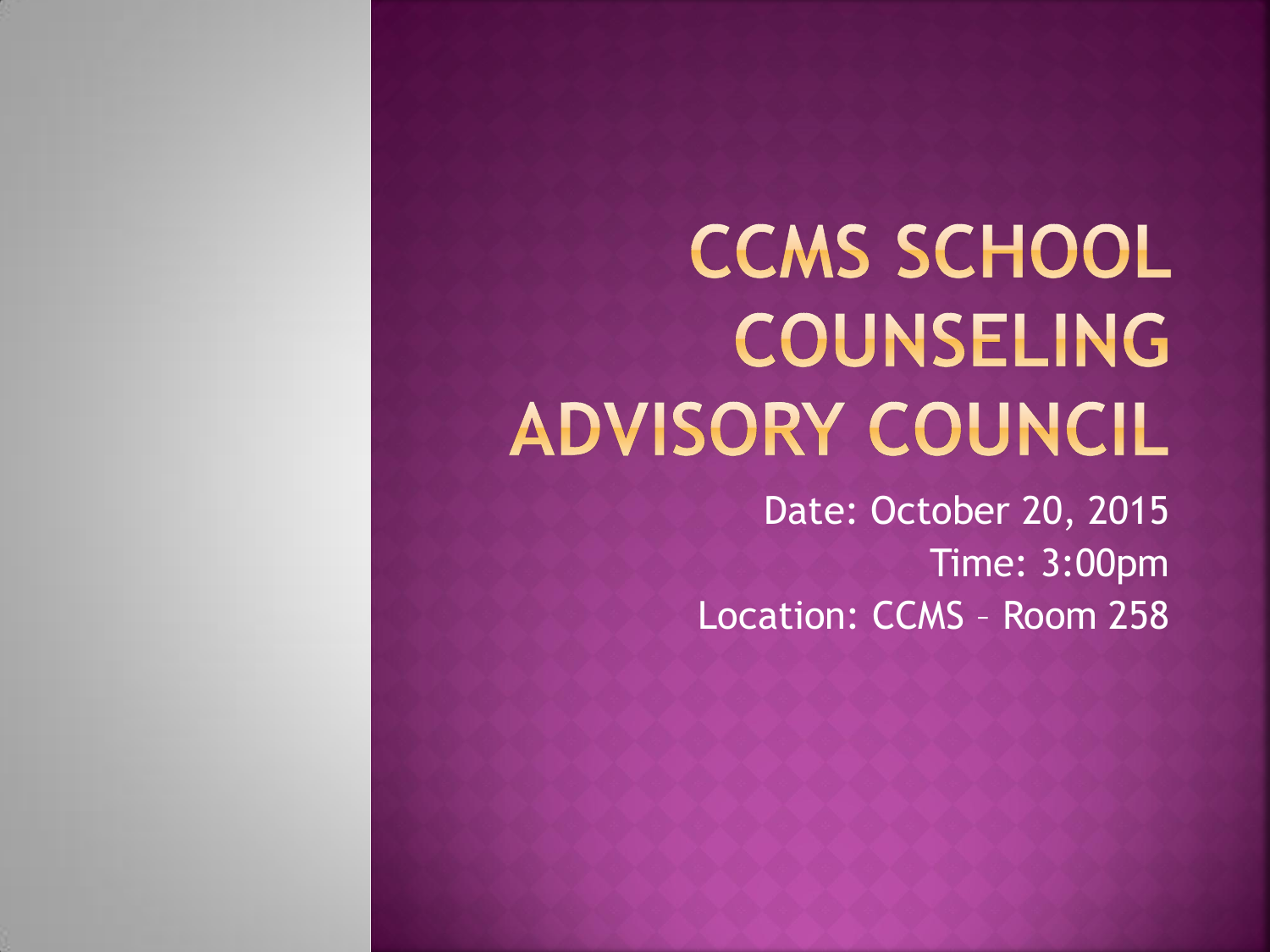# THANKS TO YOU!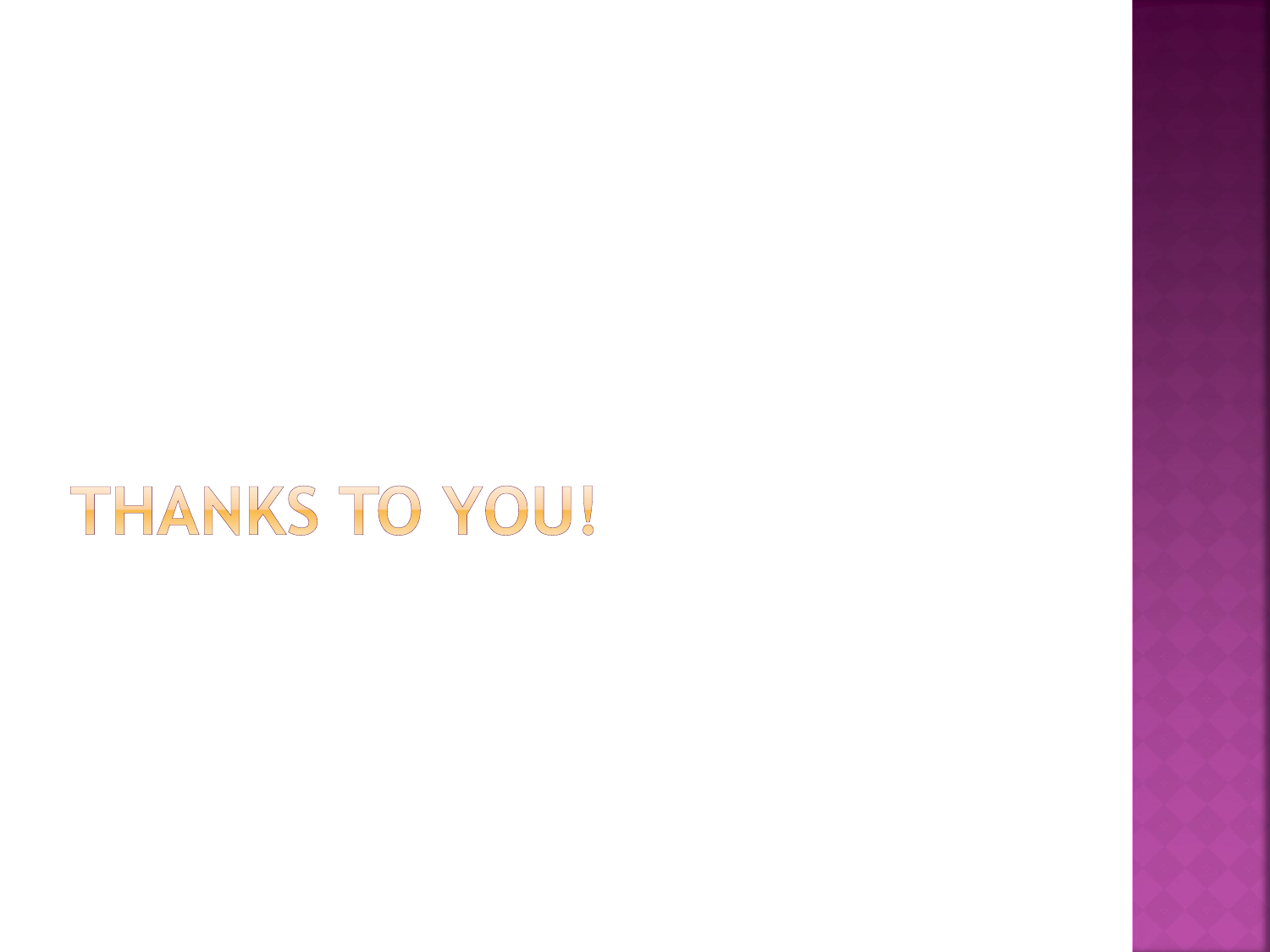# NEW STAFF

- We have a new counselor this year!
- We welcome Kristen Miller to our team!
- [britane.swank@campbell.kyschools.us](mailto:britane.swank@campbell.kyschools.us)
- [staci.kolkmeier@campbell.kyschools.us](mailto:staci.kolkmeier@campbell.kyschools.us)
- $\odot$  **[elizabeth.farris@campbell.kyschools.us](mailto:elizabeth.farris@campbell.kyschools.us)**
- [kelly.crowley@campbell.kyschools.us](mailto:Kelly.crowley@campbell.kyschools.us)
- [kristen.miller@campbell.kyschools.us](mailto:kristen.miller@campbell.kyschools.us)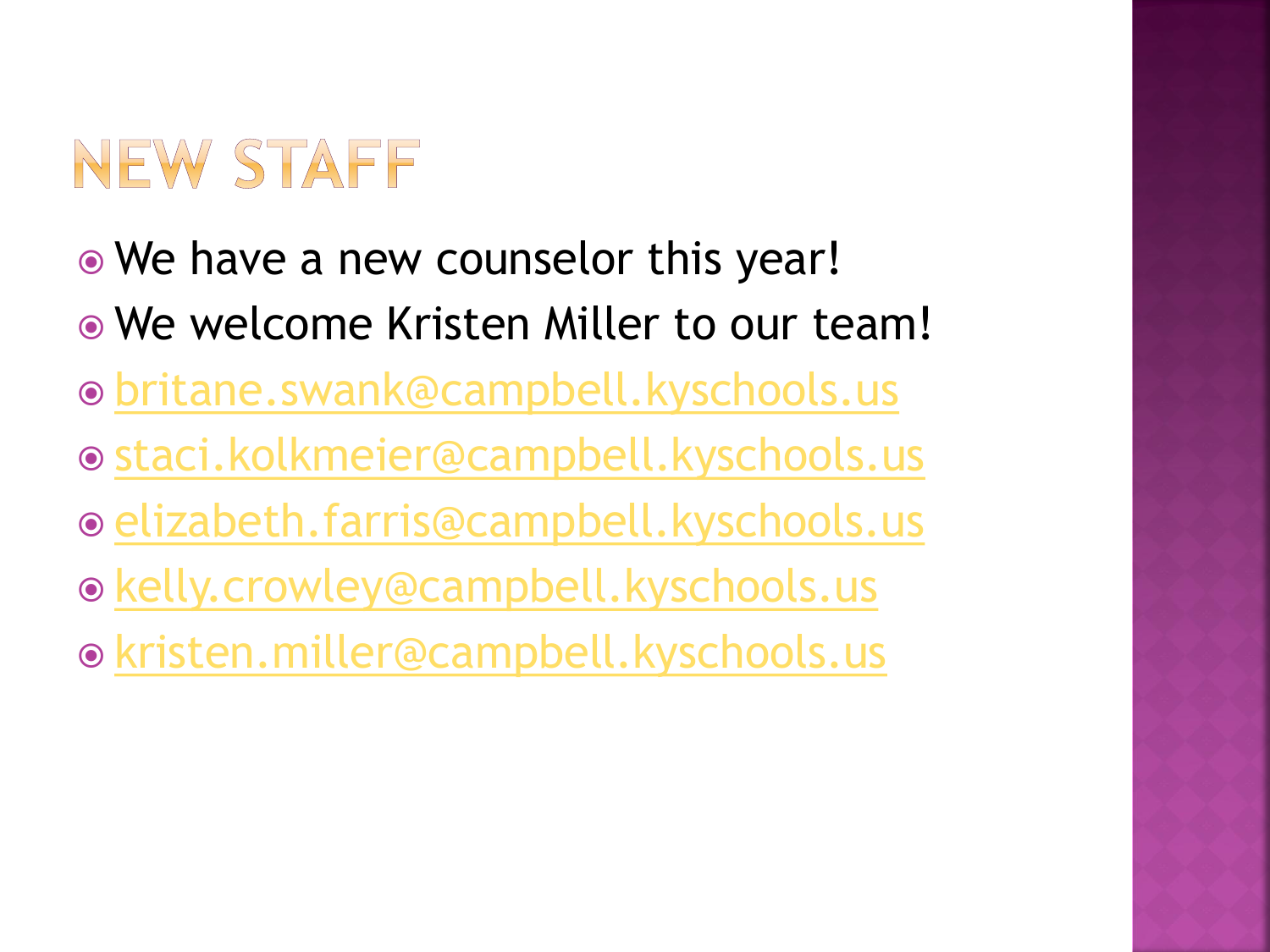## DEPARTMENT CHANGES

- <sup>● 6th</sup> Grade
- **•** Britane Swank
	- **Purple Team**
- **Staci Kolkmeier** 
	- Gold Team
- 7<sup>th</sup> and 8<sup>th</sup> Grade
- Elizabeth Farris
	- Last Names A-Ha
- Kristen Miller
	- **Last Names He-P**
- Kelly Crowley
	- **Last Names Q-Z**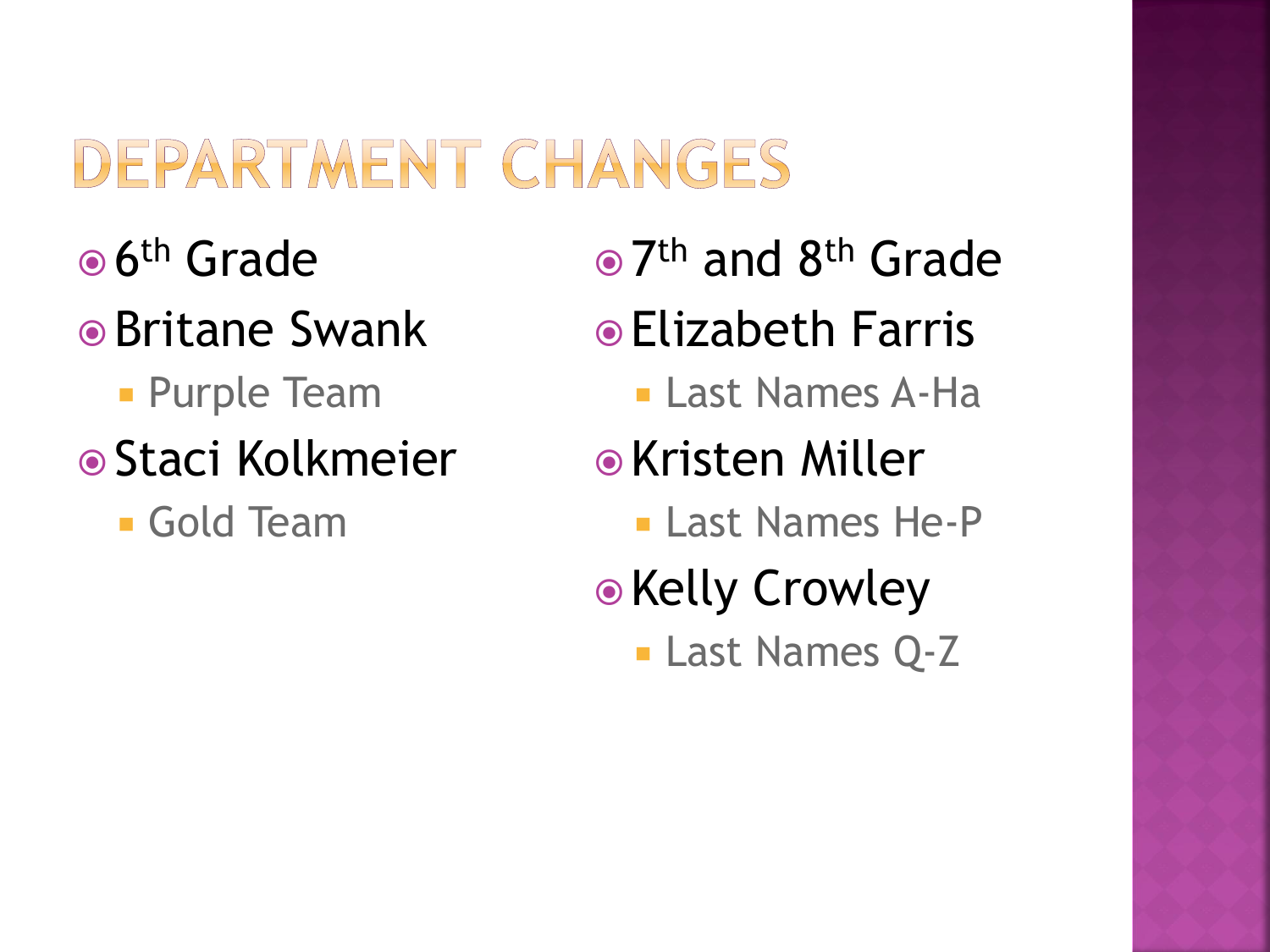## PEAK AWARD

- As a district, we applied for the PEAK award in 2014-2015 for our student support services offered.
	- **Evidence-Based Counseling Model**
	- **Individual Counseling**
	- **Student Success Skills**
	- **Second Step**
	- **Use of Gallup Poll**
- Last May, representatives from the KSBA came to CCMS for an award ceremony to recognize CCS for the PEAK Award!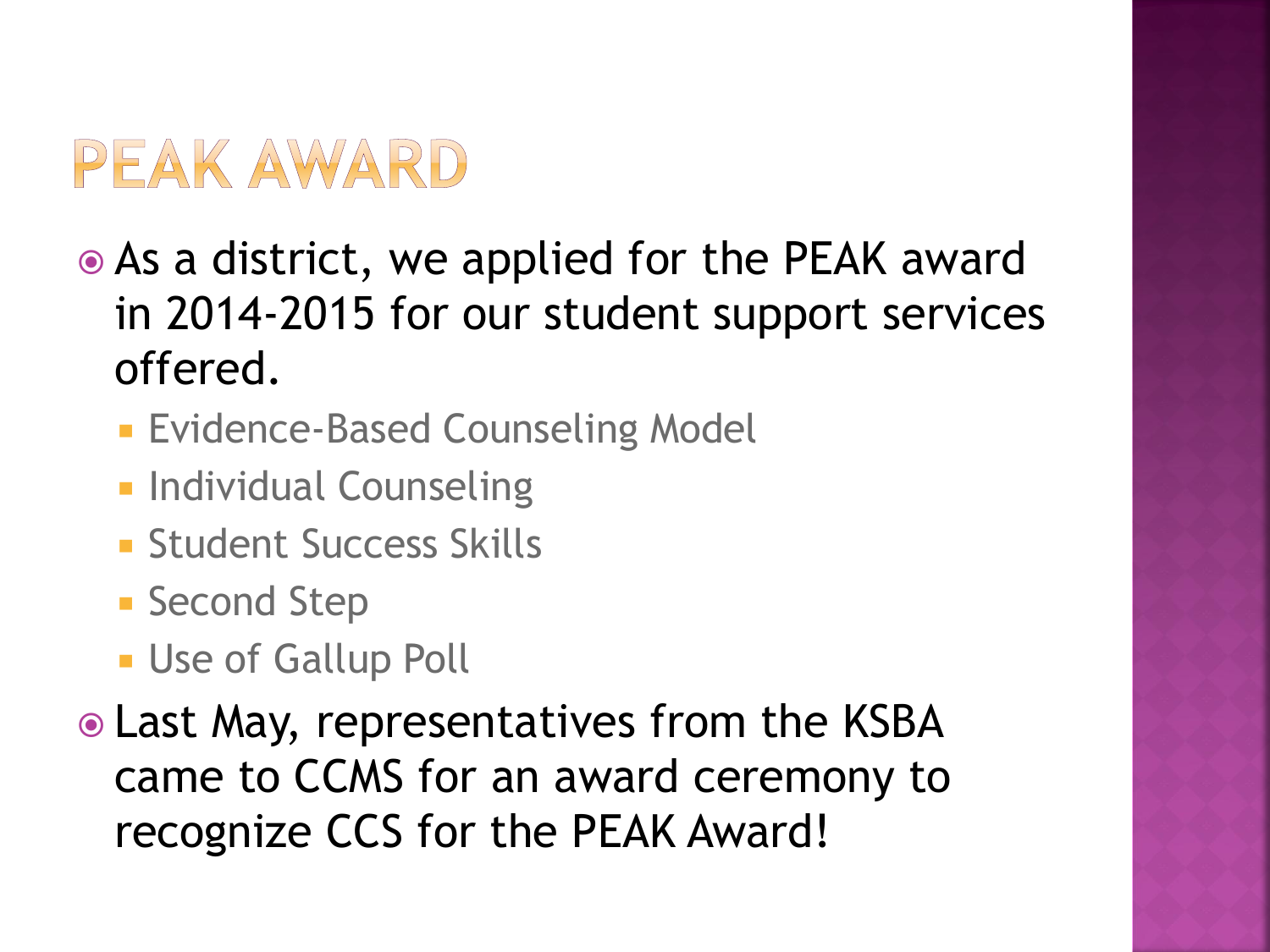# WHAT'S BEEN HAPPENING IN 2015-2016

- **Summer Training on TraumaWise Care**
- <sup>● 6th</sup> Grade Camp Camel
- ⊙ CLC
- RtI Tier 2 Groups
	- **Attendance**
	- **Behavior**
	- **Self-Management/Anxiety**

#### ● Guest Teaching Spot

- **Dr.** Zyromski asked the department to guest teach in one of his classes at NKU.
- **We presented to students on the building of beliefs,** mission, and vision statements for a comprehensive school counseling program.

• Professional Development on CBT in Schools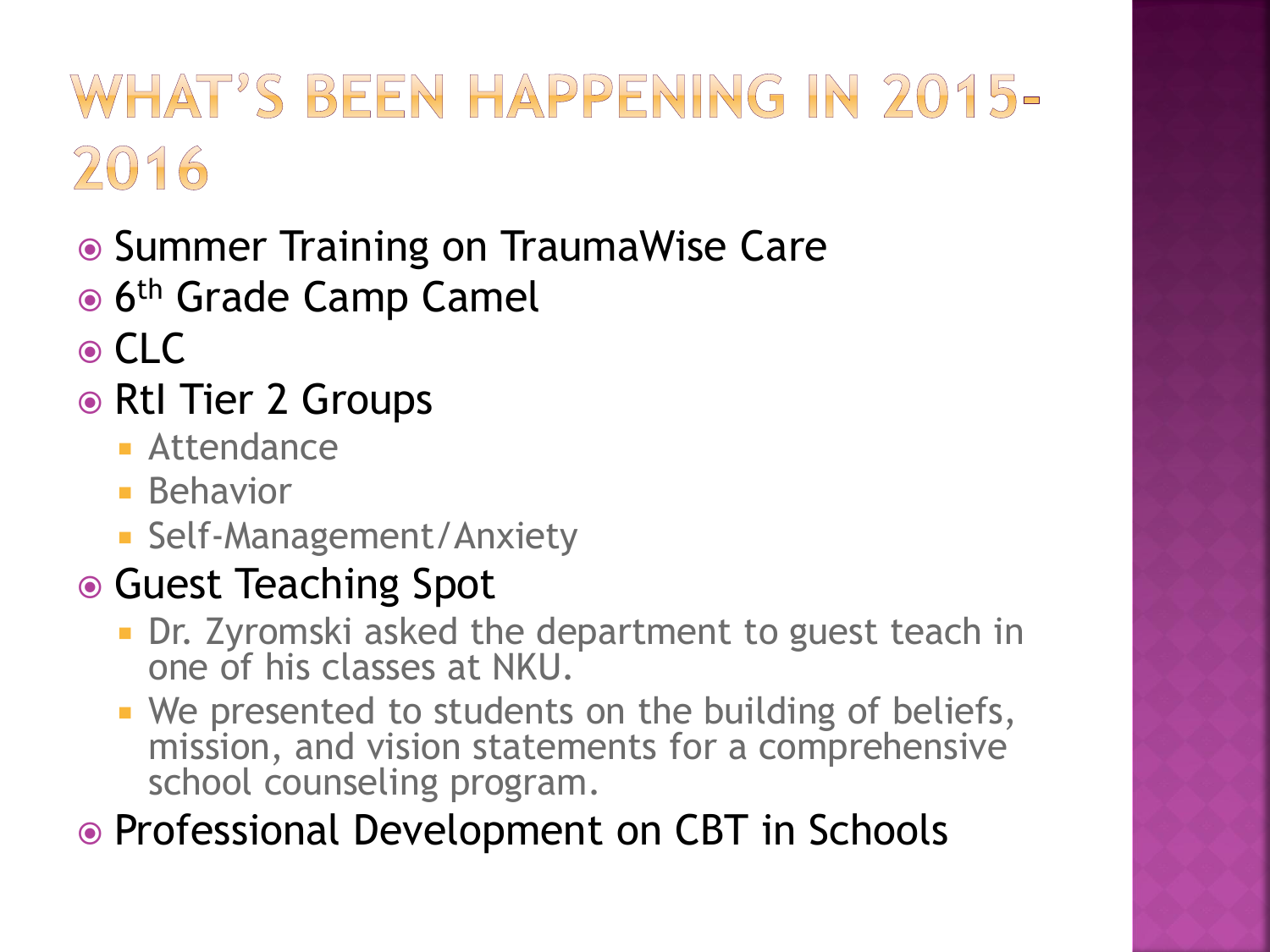# WHAT'S NEXT FOR 2015-2016

- 7<sup>th</sup> and 8<sup>th</sup> grade students taking PRIDE survey
	- **Drug/Alcohol survey**
- New round of groups
	- **Indentifying additional topics**
- Individual Learning Plans (ILPs)
	- **Getting started soon**
- Duke TIP Program
	- **Indentifying students now**
- Professional Development on Crisis Intervention
	- December
- Operation Preparation
	- **March**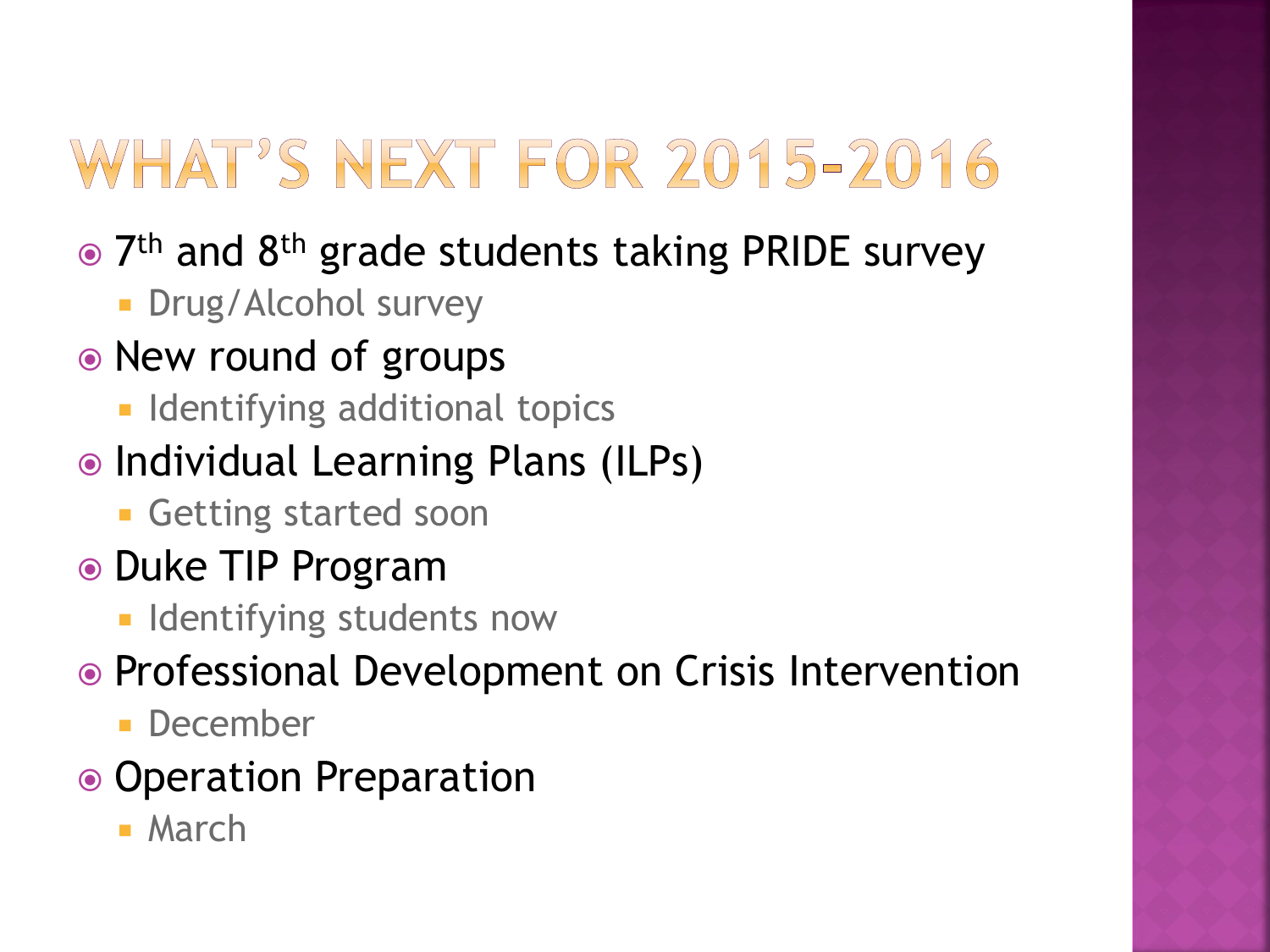### CHRONIC ABSENTEEISM & TRUANCY

- The state of Kentucky has set a new standard for chronic absenteeism.
	- **Students missing 17 or more days are considered** chronically absent by the state.
- We will be employing a new strategy to address this. We will be giving a Functional Behavior Assessment of Absenteeism and Truancy to all current students who missed 17 or more days last year.
	- **Based on results of the FBAAT, we will implement** various interventions.
	- **We will continue to identify and monitor students** throughout the year to intervene.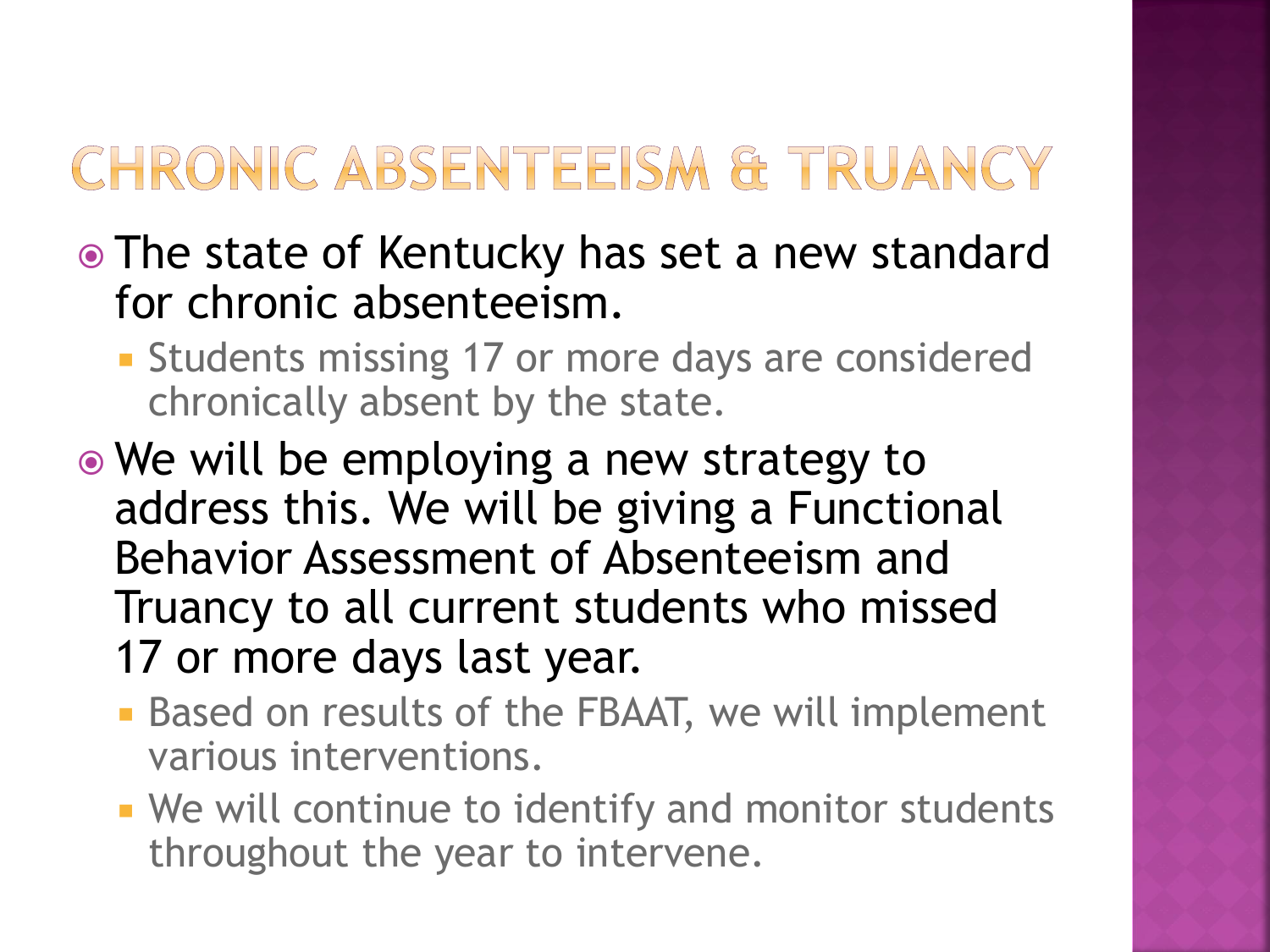### DRAFTED DEPARTMENT GOALS FOR 2015-2016

**Academic: There will be an average of a 4 point increase on Spring 2016 MAP Reading scores from Fall 2015 MAP Reading scores in students identified as chronically absent by the state of Kentucky standards from the 2014-2015 school year. Students will parent permission will receive a Functional Behavior Assessment of Absenteeism and Truancy (FBAAT) and subsequent interventions based on FBAAT results.**

**Behavior: Students with 15 or more behavior referrals from the 2014-2015 school year will receive Tier 3 individual counseling to reduce behavior referrals by 30% for the 2015-2016 school year.**

**College and Career Readiness: 8th grade students who responded that they had no plans to finish high school or had no plans for education/training after high school on the 2015 Explore survey will receive Tier 2 small group intervention to decrease the number of 8th grade students responding no plans to finish high school or had no plans for education/training after high school on the Career Exit Slip by 20% by the end of the 2015-2016 school year.**